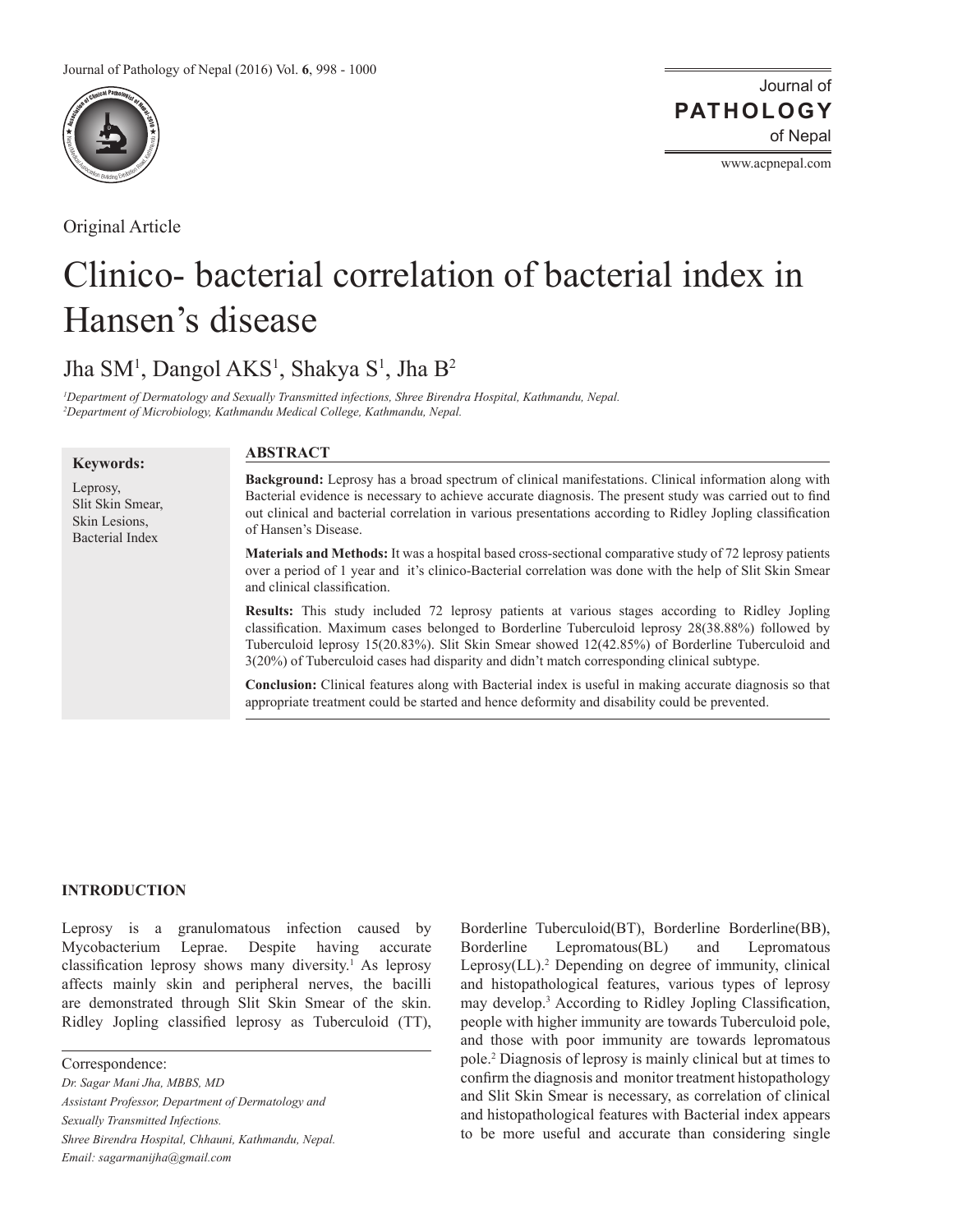| <b>Table 1: Clinical and Bacterial correlation</b> |  |                |                   |  |
|----------------------------------------------------|--|----------------|-------------------|--|
| Clinical type No. of cases                         |  | Parity $(\% )$ | Disparity $(\% )$ |  |
|                                                    |  |                | $20\%$            |  |
|                                                    |  | 16(57.15%)     |                   |  |
|                                                    |  | 100%           |                   |  |
|                                                    |  | 12(85.7%)      | $2(14.3\%)$       |  |
|                                                    |  | $11(91.6\%)$   | $1(8.4\%)$        |  |
|                                                    |  |                |                   |  |

parameter alone. Bacterial index is highest 5+ to 6+ towards lepromatous pole and lowest towards Tuberculoid pole having 0. The density of bacilli is recorded as bacterial index. Many clumps or over 100 bacilli in an average field is 6+, 100 to 1000 bacilli in an average field is 5+, 10 to 100 in an average field is 4+, 1 to 10 in an average field is 3+, 1 to 10 bacilli in 10 fields is 2+ 1 to 10 bacilli in 100 field is 1+.2 The present study has been conducted for clinical and Bacterial correlation with the help of Slit Skin Smear to classify type of leprosy and to confirm the diagnosis.

#### **MATERIALS AND METHODS**

TThis study was a hospital based, cross sectional comparative study of 72 patients, who were diagnosed as Hansen's disease between July 2015 and July 2016. It was conducted in the Department of Dermatology and Sexually Transmitted Infections, Shri Birendra Hospital, Chhauni, Kathmandu. Ethical clearance was taken from the hospital ethical board. The diagnosis was made on the basis of clinical examination and Slit Skin Smear.

Slit Skin Smear was taken from the chosen skin which was first cleaned with spirit swab. The skin was pinched between thumb and index finger so that bleeding is minimized. Then a cut of about 5mm long and 3mm deep was given with the help of no 15 scalpel blade. The blade was then turned to 90° then using the blunt edge of the blade the side of cut was scrapped several times to obtain tissue pulp from below epidermis. This material was transferred to a glass microscope slide and a thick smear was obtained with a diameter of 5-7mm. Smears were taken from both earlobes, both eyebrows, one from the lesion and one from the normal skin. For Pure Neural Hansen's Disease patients smear from the area of anesthesia was taken. The slide was then fixed and stained by Ziehl-Neelsens method. After staining, slides were examined using a 100x oil immersion lens of microscope. The clinical classification was on the basis of skin lesions, anesthesia or hypoaesthesia and nerve involvement and clinically they were classified according to Ridley Jopling. Statistical analysis was done using SPSS 16.0.

#### **RESULTS**

Seventy two clinically diagnosed cases of leprosy were

included in the study. Age varied from 12 to 70 years. Out of total 72 patients 2(2.7%) were children and 70(97.3%) were adults with 65(91.3%) male and 7(9.7%) female. The most common clinical type was Borderline Tuberculoid 28(38.88%) followed by Tuberculoid 15(20.83%). Borderline 1(1.38%), Borderline Lepromatous 14(19.4%), lepromatous Leprosy (LL)  $12(16.66\%)$  and  $2(2.77\%)$  were Pure Neural Hansen's disease (PNHD). Out of 72 patients, 52(72.22%) were having bacilli in Slit Skin Smear. Among 72 patients 46(63.88%) patients showed appropriate correlation between clinical type of leprosy and Bacterial index. Whereas 26(36.12%) showed disparity between clinical type and Bacterial Index. Other than BB and PNHD where 100% correlation was seen maximum correlation was observed in LL where 11(91.6%) out of 12 and BL 12(85.71%) out of 14. Maximum disagreement was seen in BT 12(42.85%) followed by TT 3(20%) (Table No. 1).

Bacterial index in  $8(53.33\%)$  of TT was 1+to 2+ and in BT 6(21.42%) were 0, and 6(21.42%) were 3+to 4+. Two (14.28%) patients of BL and 1(8.33%) patient of LL didn't match the clinical diagnosis.

## **DISCUSSION**

This study was carried out to demonstrate the correlation between clinical diagnosis and Slit Skin Smear. Demonstrating Acid Fast Bacilli still considered important for the diagnosis, classification and management of leprosy.4,5 Even though the sensitivity of Slit Skin Smear is poor (10- 50%).<sup>6</sup> It is still considered most useful tool for all practical purposes. Diagnosing and classifying leprosy solely on the basis of skin lesions as per WHO operational classification may lead to over or under diagnosis and inadequate treatment particularly of pauci-lesional multibacillary cases with consequent risk of resistance, relapse and progressive horizontal transmission.<sup>7</sup> Slit Skin Smear was positive in this study 52(72.22%) whereas a study carried out in Lady harding college, New Delhi, it was 43 (56.58%).<sup>8</sup> And in a study in Nepal at Tribhuvan University Teaching Hospital it was  $31(43.05\%)$ <sup>1</sup>. In TT the BI should be 0 but it was found to be  $1+ - 2+$  in 3 (20%) cases and similarly in 6 patients of BT pole BI was 0 and 6 patients of BT had BI 3+to 4+. This disparity can be attributed to 2 reasons, firstly there could be error in clinical diagnosis and secondly patient could be downgrading from TT and BT pole towards LL pole. In our study clinically most common type of leprosy was BT 28 (38.88%) followed by TT 15 (20.83%) whereas a study conducted in Tribhuvan University Teaching Hospital, the commonest type was TT (25/75, 33.33%) followed by BT  $(19/75, 25.33\%)$ <sup>1</sup> In BL 2(14.28%) and LL 1(8.33%) BI was found to be low and it was 3+ and 4+ respectively. We attribute this to technical error in performing Slit Skin Smear and microscopy or clinical judgment. Various other factors could be the cause of disparity including patient in reaction, treatment, technique of taking samples, staining and interobserver variation in clinical diagnosis. It is very difficult